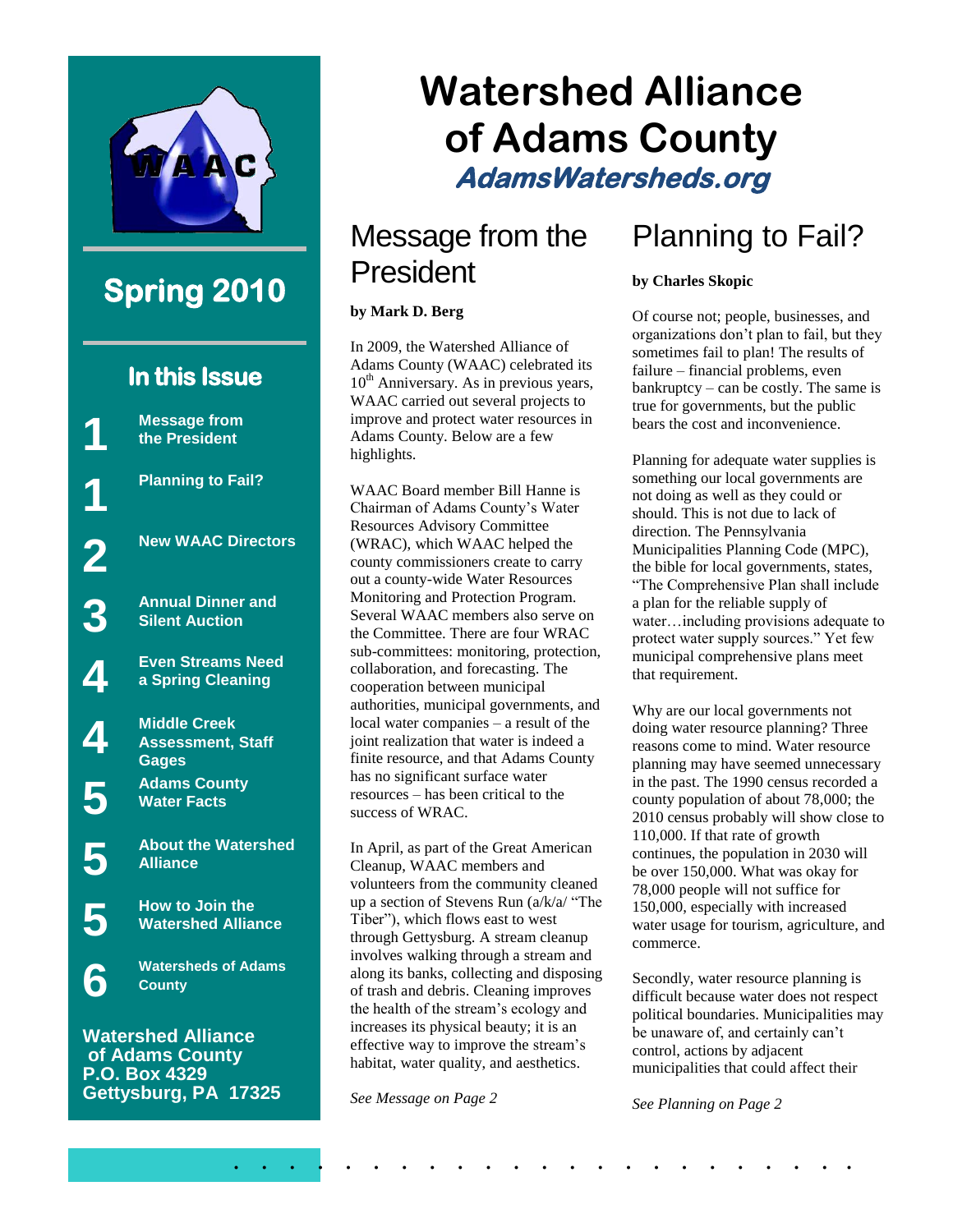#### *Message from Page 1*

WAAC will carry out a stream cleanup during the Great American Cleanup in 2010. If you know of a stream near you that could use a spring cleaning, please contact WAAC at adamswatersheds.org. Volunteer for this rewarding springtime activity and meet new people who are also concerned about the care of our environment.

In July, WAAC co-sponsored a Source Water Protection Workshop to raise awareness about the threats to Adams County's public drinking water sources and to encourage the community to support and implement source water protection practices. How we govern and shape development patterns directly affects the quality of our water.

Water suppliers can treat water through technological methods and procedures, but protecting water sources is essential to protecting public health and keeping treatment costs down.

Thanks to Pa. DEP and Adams and York Counties' Commissioners, WAAC arranged for permanent funding of the stream gage on the Conewago Creek in East Berlin to evaluate groundwater resources in that watershed. Data from the gage will enable WRAC to monitor water resources in northern Adams County. In 2010, WAAC will install additional, less-costly stream gages on other streams. WAAC members and volunteers will take and report periodic measurements of stream flow.

WAAC continues to be a supporting member of the Adams County Partnership for Land Use Education, helping county residents to understand growth concerns in Adams County.

Finally, WAAC's web page contains a variety of resources, including information on planning processes in Pennsylvania, specific information for Adams County, and information on current and past projects. Additionally, our monthly educational column in the *Gettysburg Times* discusses topics ranging from the harmful effects of not recycling bottled water containers, to understanding our limited groundwater resources.

WAAC is a relatively small volunteer organization, and by itself cannot do all that is necessary to maintain the quantity and quality of our water. But we do help foster an understanding, by residents and municipal officials, of what needs to be done, and we help get it done. While much has been accomplished, much more remains to be done. I hope you will join us in our work.

#### *Planning from Page 1*

water resources. Furthermore, water supply data is less available for small areas; protecting water sources is best done for large areas such as watersheds. These factors suggest a multi-municipal approach is needed, but often hard to achieve.

Finally, there are no penalties in the MPC if a municipality's comprehensive plan fails to include the required water supply and protection provisions. Of course, nature imposes its own penalties if water resources aren't protected, but they're not imposed until there is a drought or some toxic spill infiltrates into groundwater and contaminates wells.

Is there hope for multi-municipal water resources planning? Fortunately there are some avenues for progress. Pennsylvania Department of Environmental Protection maps delineate the areas that contribute groundwater to municipal wells. Municipalities can use these maps to identify areas that should be protected from inappropriate uses in their land use plans.

*Charles Skopic is a member of the Board and past President of the Watershed Alliance, and Chairman of the Adams County Water Resources Advisory Commission's Protection Subcommittee.*

## **Warmer Weather, Warmer Water?**

**by Charles Skopic**

Spring is finally here, bringing to mind strolling on the beach in summer or lounging by a pool. But there's a different, more ominous scene to contemplate: a world with coastal areas underwater, fierce storms, extended droughts, wildfires, and the spread of diseases.

This gloomy future can be avoided if nations act to stop global climate change. Such cooperation is possible, but the limited success of December's climate conference in Copenhagen and the fact that some in Congress doubt or deny global warming does not provide much basis for optimism. So if more global warming is likely, how would it affect Adams County?

Before trying to answer that question, consider some basic facts. There are two different climate concepts. Climate **variation** refers to changes which naturally occur over years, even centuries, but then naturally return to "normal." Such variations can result from changes in ocean temperatures (e.g. El Nino), solar radiation reaching earth, and variations in earth's orbit. Climate **change** extends over long periods, and does not easily or automatically reverse. Both climate **variation** and **change** can occur concurrently. (Think about seasonal changes—winter to summer—with warm days in winter and cool days in summer.) This leads to confusion over whether current global warming is a natural variation or climate change.

Science points clearly to long-term global climate change. An international panel concluded in 2007 that global warming is "unequivocal" and that human activity is "very likely" the cause. It is due to the build-up of carbon dioxide (CO2) and other greenhouse gases in our atmosphere caused by the

*See Warmer on Page 3*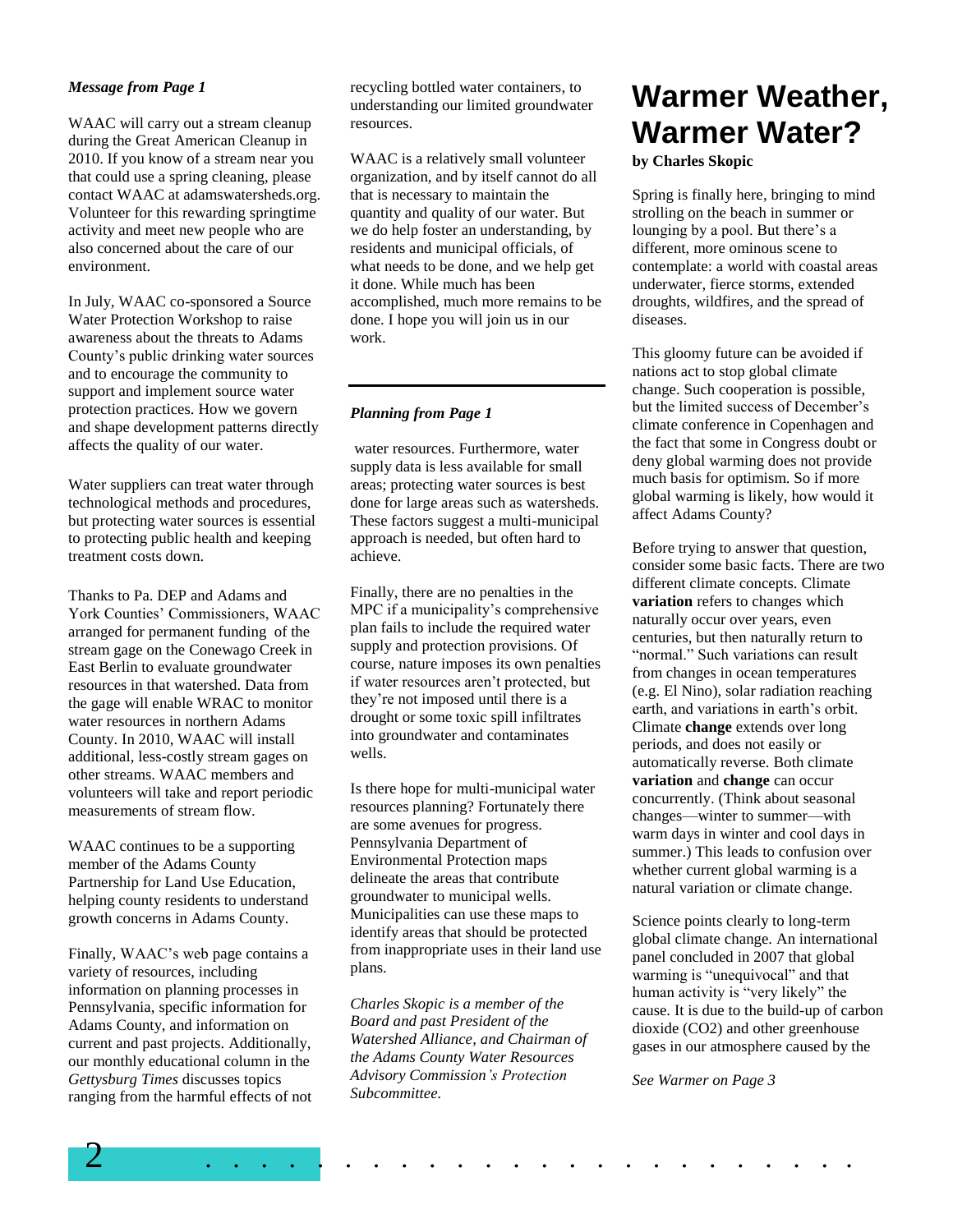#### *Warming from Page 2*

burning of fossil fuels (mainly coal and oil) since the industrial age began in the 1780s. Before that, atmospheric CO2 levels fluctuated for millions of years but returned to about 290 parts per million (PPM); now it's 380 PPM, the highest in the past 10 million years. If the current rate of CO2 buildup continues, it could reach 600 PPM by mid-century. This would significantly raise global temperatures, melting the ice cover in northern regions, raising sea levels, flooding coastal areas, causing extreme weather events: heat waves, cold snaps, droughts, and storms.

What does this mean for us? Higher temperatures cause more evaporation of surface water and allow air to hold more water. Temperate areas such as Pennsylvania will likely experience heavier rainfall interspersed with dry spells and droughts. This will increase the need to retain and protect the water we receive during heavy rains and be prepared to handle periodic severe flooding. There probably will be fewer winter blizzards but more ice storms. Summers will be hotter, so air conditioning will use more power that hopefully will come from renewable energy sources.

Agriculture will be affected, with some crops harder to grow, and crops now grown farther south being grown here. Insects now controlled by cold winters will become more numerous, and new plants, insects, and crop diseases may appear. Outdoor activities also will be affected as streams become warmer and trout disappear; hunters will not need heavy clothing but will be concerned about ticks. More outdoor sports could be played nearly year-round, while typical winter sports would be limited.

Other more drastic changes may occur if global warming continues. But why would we allow that to happen? Climate change is not automatically selfcorrecting; our help is needed.

### New WAAC **Directors**

#### **Chuck Reid**, Treasurer

Watershed Address: Willoughby Run, Marsh Creek

Chuck is the executive director of Strawberry Hill Nature Center. He has a degree in Experiential and Outdoor Education from Penn State, and a Masters of Public Administration from Virginia Tech. He also worked for the Pennsylvania Department of Conservation & Natural Resources and the Adams County Planning Office.

#### **Adam McClain**

Watershed Address: Tom's Creek

Adam is the Watershed Specialist for the Adams County Conservation District. He has a degree in Wildlife and Fisheries Sciences from Penn State. Adam is a member of the Adams County Water Resources Advisory Committee. He also worked for the National Park Service and the Cumberland County Conservation District.

#### **Stephanie J Tilden**, Secretary

Watershed Address: Lake Meade, Conewago Creek

Stephanie graduated from Hollins College with a B.A. in Sociology. She represented her subdivision at planning meetings with the Virginia Department of Transportation and the Fairfax County Board of Supervisors on various issues of concern to the community. She is also a member of the Friends of the North Fork of the Shenandoah River in Woodstock, Virginia, an organization similar to WAAC.

#### B**ill Hanne**

Watershed Address: Upper Conewago Creek

Bill is retired from the U.S. Army where he served in a number of overseas and stateside posts. He received his MS in Physical Geography from the University of Illinois and his doctorate in Policy, Planning, and Administration from the University of Maryland. He is currently Mayor of Arendtsville and serves on: the advisory board of the Adams County Office for Aging; board secretary for South Central Community Actions Programs; stream evaluator for Environmental Activities by Seniors Involved (EASI stream testing); and the Board of Directors for the Gettysburg-Adams Chamber (chairman of the Transportation Committee).

### Annual Dinner and Silent Auction

On **Wednesday, May 5**, the Watershed Alliance will hold its annual dinner at 6:00pm at the Dobbin House Tavern, 89 Steinwehr Avenue, Gettysburg..

Kimberly Williams, landscape protection coordinator and co-leader of the South Mountain Partnership for the Appalachian Trail Conservancy, will be the keynote speaker. She has worked as both an environmental and community planner in private design firms and in the public realm of county and statewide planning. A native of Utah, Kim moved to Pennsylvania to be a part of the organization that cooperatively manages the Appalachian National Scenic Trail which spans from Georgia to Maine and is a unit of the National Park System. In 2007, Kim hiked 1,900 miles of the Appalachian Trail from North Carolina to Maine.

There will also be a Silent Auction to support WAAC's projects. Items will include original artwork, gift certificates, local wines, home-made desserts, and more!

### **AdamsWatersheds.org**

. . . . . . . . . . . . . . . . . . . . . . . . 3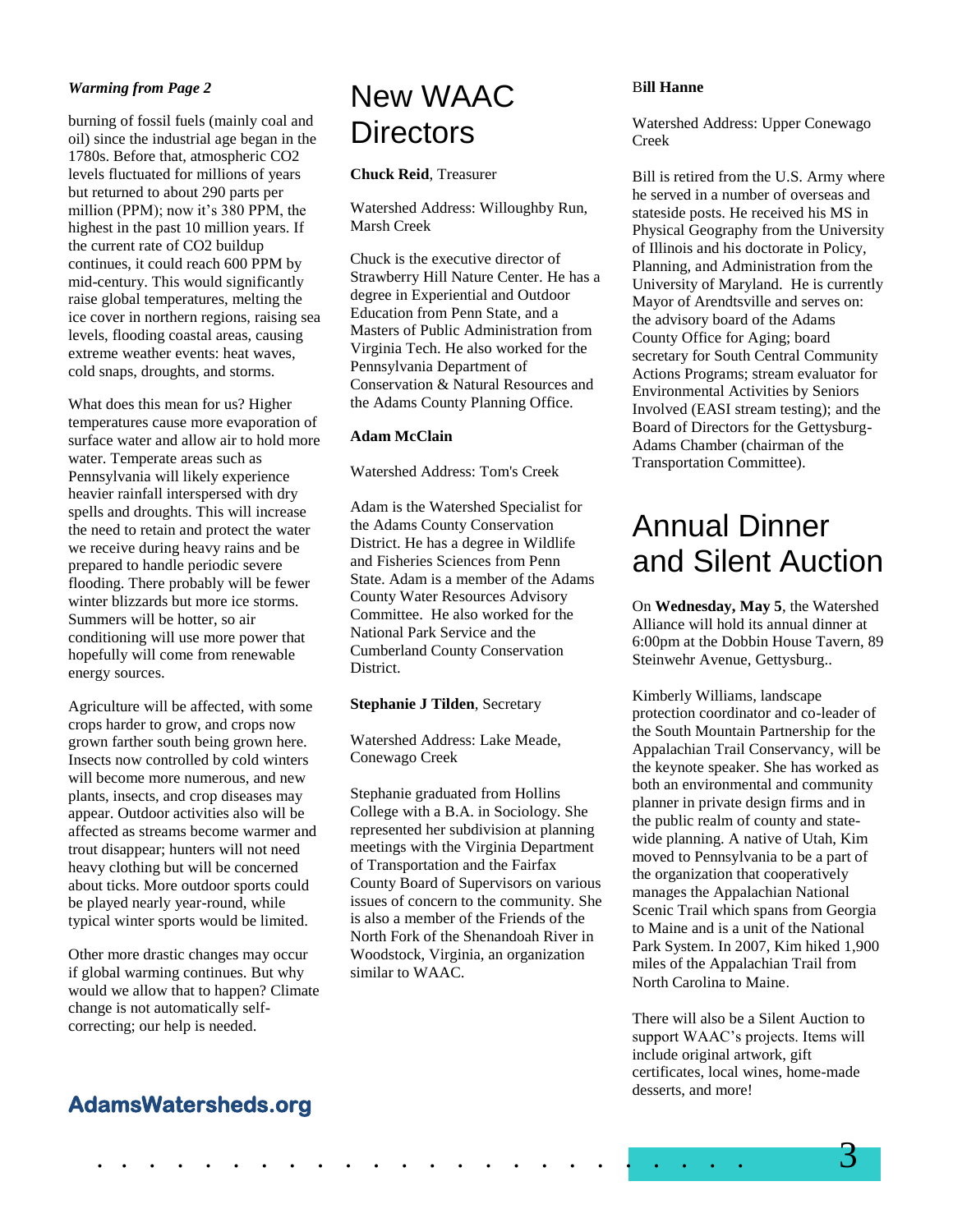### Even Streams Need a Spring **Cleaning**

#### **by Chad Clabaugh**

It's that time again when the Watershed Alliance of Adams County is planning its Annual Stream Cleanup. This year we wanted to put a new twist on the cleanup and we need your help!

You may take part by:

- $\checkmark$  Participating in the actual cleanup of the stream;
- Serving lunch; and/or
- Contributing toward the cost of the project.

**Date**: Saturday, June 19 **Time**: 9am–12pm Lunch will be provided at 12pm

**Rain Date**: Sunday, June 20 **Time:** 1-4pm , lunch at 4pm

We will be doing our cleanup along Approved Trout Waters across the county. Approved Trout Waters are areas that the Fish and Boat Commission stocks with trout. These are some of Adams County's healthiest streams; yet, these streams become unattractive when visitors leave trash behind, when debris from adjoining properties is swept into the stream by wind or high water, or when the area is thoughtlessly used as a dumping ground.

#### **Potential Cleanup Sites**

- Toms/Middle Creeks  $\bullet$
- $\bullet$ Little Marsh/Marsh Creeks
- Conewago/Opossum Creeks
- Bermudian/Latimore Creeks

Our goal is to raise awareness of exactly how much we leave behind or how well we pick up after ourselves. This is not just a cleanup effort, but an educational effort.

#### **Please reply by April 30th by emailing Stephanie Tilden at stephanietilden@verizon.net**

Please indicate the following:

- the site of interest to you,  $\bullet$
- the way in which you can help, and
- your phone number.

The stream cleanup committee will get back to you by May  $15<sup>th</sup>$  with the final details.

Since its founding in 1999, WAAC has undertaken other stream cleanup and stream bank stabilization projects, including: a cleanup of the Conewago Creek in the Table Rock area; the Conewago Creek Streambank Restoration of a section in the Narrows; and assessments of Rock Creek and Middle Creek, documenting existing conditions by collecting information on habitat through visual surveys, water quality through chemical testing, and aquatic and macroinvertebrate (insect) identification.

*Chad Clabaugh, a member of the Board of WAAC, is a Civil Engineer and design engineer/project manager for municipally-related projects for C.S. Davidson, Inc.*



*In 2009, Stevens Creek yielded an old tire, a mattress and quilt, a lawn chair, an exhaust pipe, countless beer bottles, soda and paint cans, candy wrappers, and Styrofoam cups of all sizes. Chad Clabaugh (above) was the coordinator.*

4 . . . . . . . . . . . . . . . . . . . . . . . .

### Middle Creek Assessment

#### **by Wayne Belt**

The year-long study of Middle Creek that began in 2007 has concluded. The entire creek was part of an extensive abiotic chemical and biotic analysis during that time.

Many volunteers made this study possible, and without them, the study would not have been possible. So, many thanks to the long list of folks, both in the community and WAAC members who suffered frigid digits in the winter months and enjoyed streamside wildlife during the spring and summer.

The succinct conclusion is that Middle Creek is in very good health. There are, of course, some minor issues, but game fish should enjoy their environment in Middle Creek, as much as the humans who linger by it.

With the conclusion of one study another one begins….read on.

## Staff Gage Project

WAAC's technical committee is leading the way to study the volume of surface water flow in many, if not all, of the streams in Adams County. To achieve that goal we are sponsoring a staff gage workshop this spring.

We hope many volunteers will measure the volume of flow in selected stream sites during the LOW FLOW months. This study will not take quite as long to complete as the Middle Creek study. Some initial measurements will be taken to create a base line graph of volume of flow, then simple height measurements are all that will be needed to measure volume at any time.

*See Projects on Page 5*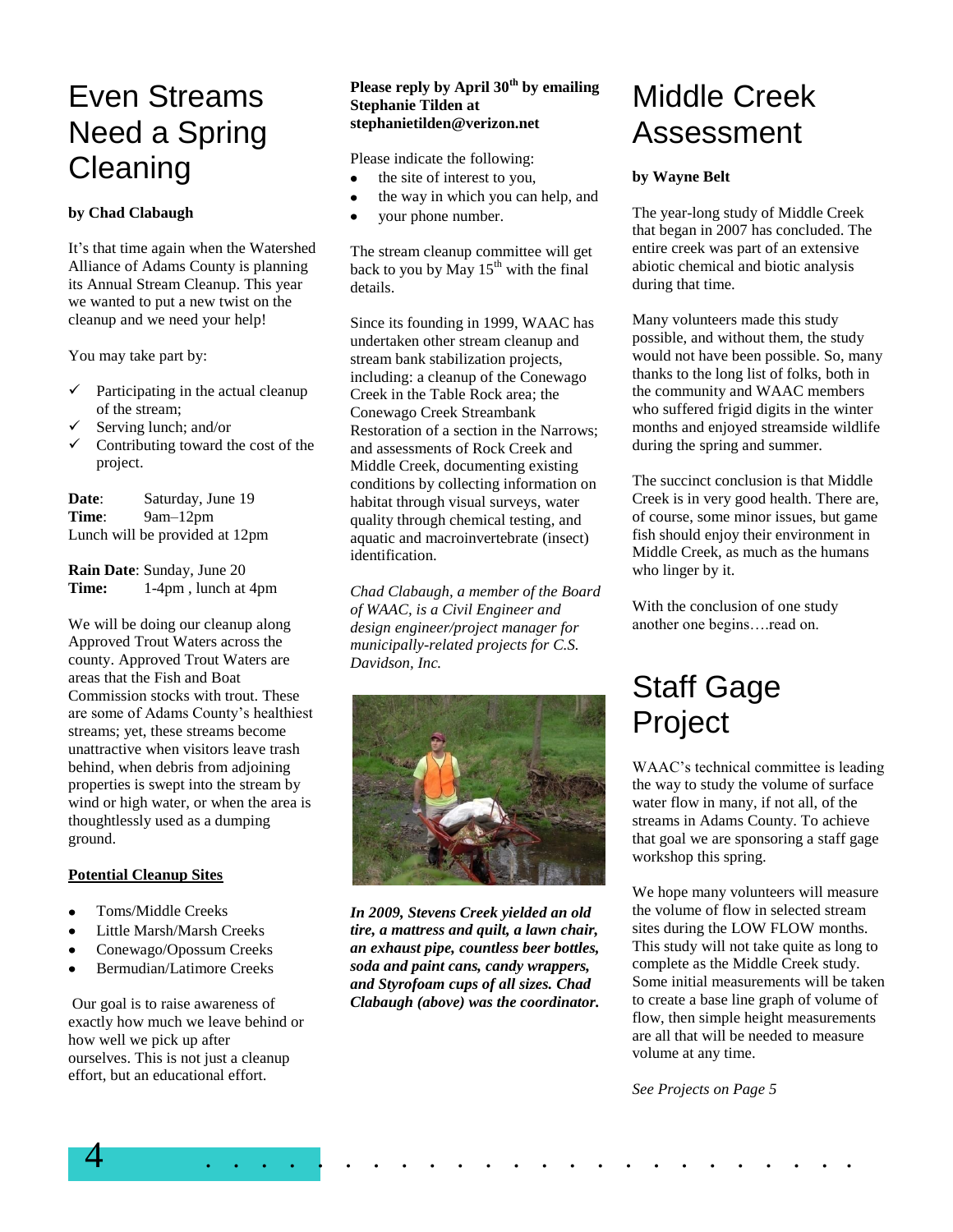#### *Projects from Page 4*

More details will be forthcoming regarding this project, so stay tuned to WAAC's projects at our website and respond to the email call for volunteers to help us measure river flow over the summer of 2010.

*Wayne Belt is a member of the Board and Chair of the Technical Committee of the Watershed Alliance.*



*WAAC board members Wayne Belt and Robert Lasco explained the results of WAAC's Middle Creek Assessment at Strawberry Hill's Earth Day Celebration.*

### Adams County Water Facts

Adams County has over 1,300 miles of streams. But Adams is the only county in Pennsylvania into which virtually no water flows; every stream in Adams County originates within the county, and flows to the Chesapeake Bay. Our water starts here!

Of course, water is important to you only if you drink water ... or cook with water ... or wash with it ... or need it for sanitation. That is to say, all of us. We take the availability of clean water for granted ... most if the time. And here in Adams County, it usually is. All the water we have is what falls from the sky and recharges our groundwater. Let's make sure we use it wisely.

### **AdamsWatersheds.org**

## About the Watershed Alliance

The mission of the Watershed Alliance is to monitor, improve, and protect water resources within Adams County.

WAAC is a member-based, nonprofit organization whose goals are to

- Help residents better understand the complex watershed issues affecting Adams County;
- Encourage sound water management and land use practices that will promote a sustainable watershed resource;
- Support a county-wide water monitoring program and data base to use for evaluating water resources;
- Identify and carry out watershed improvement projects; and
- Maintain the viability and sustainability of the Watershed Alliance of Adams County.



*In 2008, WAAC received the Peacemaker of the Year Award from the Interfaith Center for Peace and Justice.*

### How to Join the Watershed Alliance

#### **Not yet a WAAC member? Join us now!**

#### **Membership Application**

WAAC is a 501(c)3 organization under the rules of the IRS. Membership dues are tax-deductible to the extent of the law.

#### **Membership Benefits**

- Members' Newsletter
- Member events and field trips
- Satisfaction of protecting water resources
- Joy of community service

#### **Annual Dues**

- Individual \$20
- Family  $$30$
- Protector  $$50$
- Guardian \_\_\_\_\_ \$100
- Conservator \_\_\_\_\_\_ \$250
- Steward \_\_\_\_\_\_\_\_ \$500
- Life Member \_\_\_\_\_\_ \$1,000

| Name         |  |
|--------------|--|
|              |  |
|              |  |
|              |  |
|              |  |
| Phone Number |  |
|              |  |

Thank you!

Please mail your check to:

**Watershed Alliance of Adams County P.O. Box 4329 Gettysburg, PA 17325**